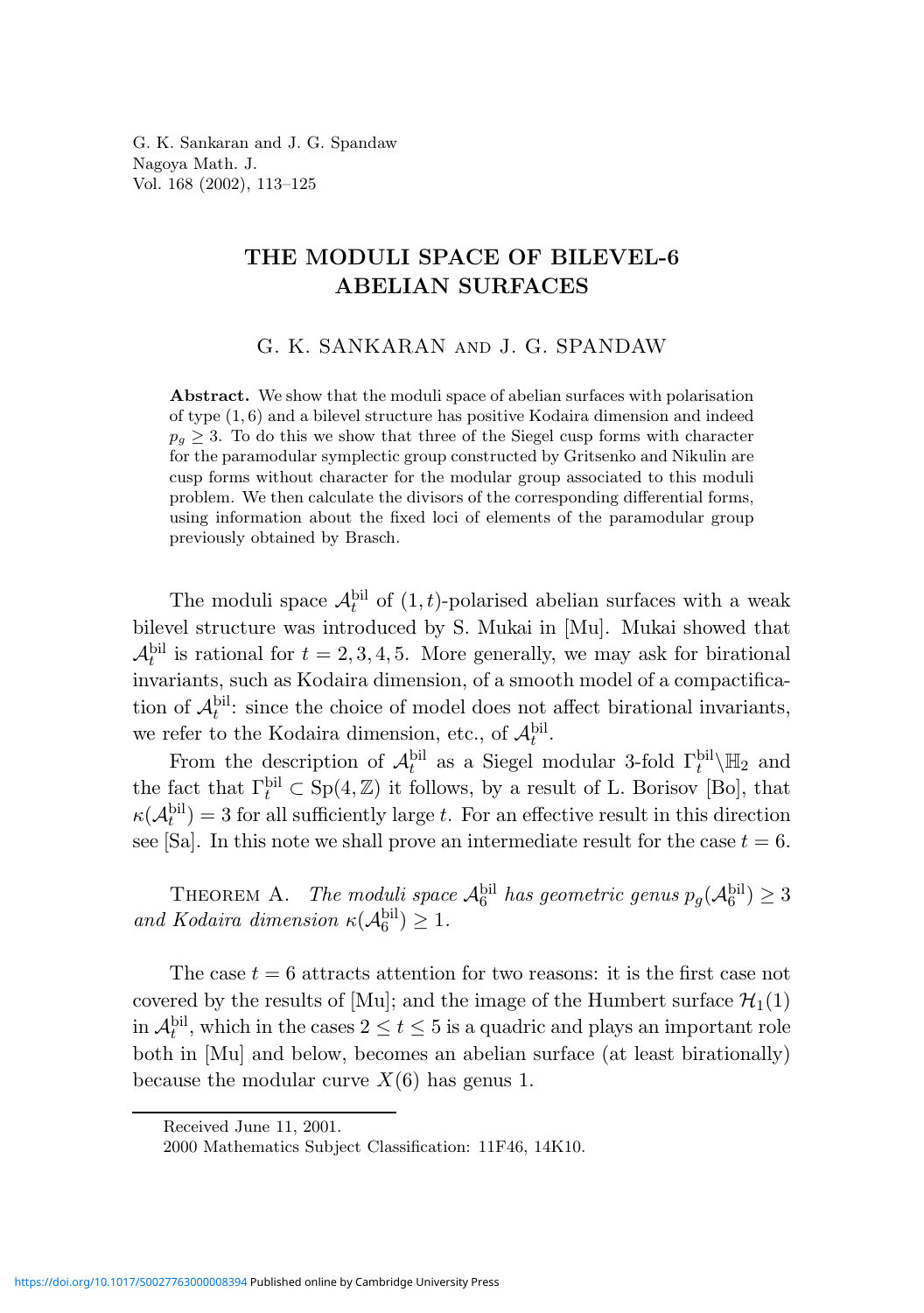The method we use is that of Gritsenko, who proved a similar result for the moduli spaces of  $(1,t)$ -polarised abelian surfaces with canonical level structure for certain values of t: see  $\left[\text{Gr}\right]$ , especially Corollary 2. We use some of the weight 3 modular forms constructed by Gritsenko and Nikulin as lifts of Jacobi forms in [GN] to produce canonical forms having effective, nonzero, divisors on a suitable projective model  $X_6$  of  $\mathcal{A}_6^{\text{bil}}$ . A similar method was used by Gritsenko and Hulek in [GH2] to give a new proof that the Barth-Nieto threefold is Calabi-Yau.

We also derive some information about divisors in  $X_6$  and linear relations among them.

Acknowledgement. We are grateful to the DAAD and the British Council for financial assistance under ARC Project 313-ARC-XIII-99/45.

# §1. Compactification

According to [Mu],  $\mathcal{A}_t^{\text{bil}}$  is isomorphic to the quotient  $\Gamma_t^{\text{bil}}\backslash\mathbb{H}_2$ , where  $\mathbb{H}_2$  is the Siegel upper half-plane  $\{Z \in M_{2 \times 2}(\mathbb{C}) \mid Z = \overline{Z}, \text{Im } Z > 0\}$  and  $\Gamma_t^{\text{bil}} = \Gamma_t^{\natural} \cup \zeta \Gamma_t^{\natural} \subset \text{Sp}(4,\mathbb{Z})$  acts on  $\mathbb{H}_2$  by fractional linear transformations. Here  $\zeta = \text{diag}(-1, 1, -1, 1)$  and, writing  $\mathbf{I}_n$  for the  $n \times n$  identity matrix,

$$
\Gamma_t^{\natural} = \left\{ \gamma \in \mathrm{Sp}(4,\mathbb{Z}) \; \middle| \; \gamma - \mathbf{I}_4 \in \begin{pmatrix} t\mathbb{Z} & \mathbb{Z} & t\mathbb{Z} & t\mathbb{Z} \\ t\mathbb{Z} & t\mathbb{Z} & t\mathbb{Z} & t^2\mathbb{Z} \\ t\mathbb{Z} & \mathbb{Z} & t\mathbb{Z} & t\mathbb{Z} \end{pmatrix} \right\}.
$$

We define  $H(\mathbb{Z})$  to be the Heisenberg group  $\mathbb{Z} \rtimes \mathbb{Z}^2$  embedded in  $\text{Sp}(4,\mathbb{Z})$ as

$$
H(\mathbb{Z}) = \left\{ [m, n; k] = \begin{pmatrix} 1 & m & 0 & 0 \\ 0 & 1 & 0 & 0 \\ 0 & n & 1 & 0 \\ n & k & -m & 1 \end{pmatrix} \middle| \ m, n, k \in \mathbb{Z} \right\}.
$$

LEMMA 1.1.  $\Gamma_6^{\natural}$  $\frac{a}{6}$  is neat; that is, if  $\lambda$  is an eigenvalue of some  $\gamma \in \Gamma_6^\natural$ LEMMA 1.1.  $\mathbf{1}_6$  is heat, that is, if  $\lambda$  is an eigenvalue of some  $\gamma \in \mathbf{1}_6$ <br>which is a root of unity, then  $\lambda = 1$ . Any torsion element of  $\Gamma_6^{\text{bil}}$  has order 2 and fixes a divisor in  $\mathbb{H}_2$ .

*Proof.* Suppose that  $\gamma \in \Gamma_6^{\natural}$ <sup>4</sup><sub>6</sub>: then the characteristic polynomial of  $\gamma$ is congruent to  $(1-x)^4 \mod 6$ . If some  $\gamma \in \Gamma_6^{\natural}$  $6<sup>4</sup>$  has an eigenvalue  $\lambda$  which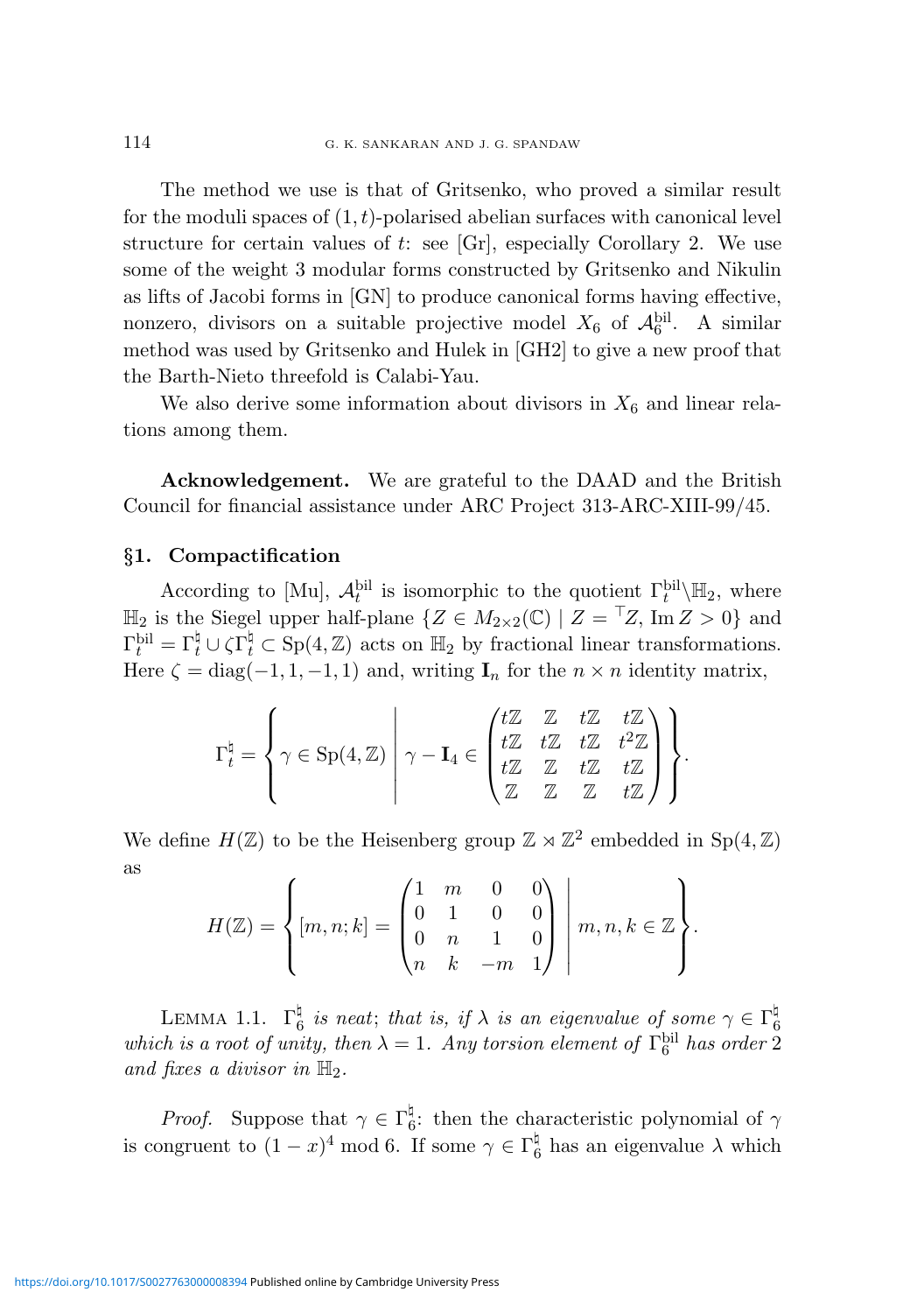is a nontrivial root of unity, then we may assume that  $\lambda$  is a primitive pth root of unity for some prime p. The minimum polynomial  $m_{\lambda}(x)$  of  $\lambda$ over Z divides the characteristic polynomial of  $\gamma$ ; so  $p = 2, 3$  or 5, since deg  $m_{\lambda} = p - 1$ . But then  $m_{\lambda}(x) = 1 + x$ ,  $1 + x + x^2$  or  $1 + x + x^2 + x^3 + x^4$ . The second of these does not divide  $(1-x)^4$  in  $\mathbb{F}_2[x]$  and the other two do not divide  $(1-x)^4$  in  $\mathbb{F}_3[x]$ .

So any torsion element of  $\Gamma_6^{\text{bil}}$  is of the form  $\gamma = \zeta \gamma'$  for some  $\gamma' \in \Gamma_6^{\text{h}}$ ս<br>6, but then the characteristic polynomial is

$$
det(\gamma - x\mathbf{I}_4) = det(\zeta\gamma' - x\zeta^2)
$$
  

$$
\equiv (1 - x^2)(1 + x^2) \mod 6.
$$

From the classification of torsion elements of  $Sp(4, \mathbb{Z})$  and their characteristic polynomials [Ue], it follows that  $\gamma$  is conjugate in Sp(4, Z) to either  $\zeta$ or  $\zeta[0,1;0]$ . Both these are elements of  $\Gamma_6^{\text{bil}}$  of order 2; their fixed loci in  $\mathbb{H}_2$ are the divisors  $\{\tau_2 = 0\}$  and  $\{2\tau_2 + (\tau_2^2 - \tau_1\tau_3) = 0\}$  respectively (Humbert surfaces of discriminants 1 and 4).

In view of Lemma 1.1, the toroidal (Voronoi, or Igusa) compactification  $({\cal A}^\natural_6$  $\mathcal{A}_6^\natural)^*$  of  $\mathcal{A}_6^\natural = \Gamma_6^\natural$  $\frac{1}{6}$  H<sub>2</sub> is smooth, cf. [SC, pp. 276–277]. The action of  $\zeta$  on  $\mathcal{A}_{\theta}^{\natural}$  $\frac{1}{6}$  extends to  $(\mathcal{A}_{6}^{\natural})$  $\frac{1}{6}$ <sup> $\frac{1}{6}$ </sup>, and the quotient  $X_6$  is a compactification of  $\mathcal{A}_6^{\text{bil}}$  whose singularities are isolated ordinary double points or transverse  $A_1$  singularities. Hence  $X_6$  has canonical singularities. It agrees with the Voronoi compactification  $(\mathcal{A}_6^{\text{bil}})^*$  at least in codimension 1.

#### §2. Modular forms and canonical forms

Gritsenko and Nikulin, in [GN], construct the weight 3 cusp forms

$$
F_3 = \text{Lift}(\eta^5(\tau_1)\theta(\tau_1, 2\tau_2)) \in \mathfrak{M}_3^*(\Gamma_6^+, v_\eta^8 \times id_H)
$$
  
\n
$$
F_3' = \text{Lift}_{-1}(\eta^5(\tau_1)\theta(\tau_1, 2\tau_2)) \in \mathfrak{M}_3^*(\Gamma_6^+, v_\eta^{16} \times id_H)
$$
  
\n
$$
F_3'' = \text{Lift}(\eta^3(\tau_1)\theta(\tau_1, \tau_2)^2 \theta(\tau_1, 2\tau_2)) \in \mathfrak{M}_3^*(\Gamma_6^+, v_\eta^{12} \times id_H)
$$

for the extended paramodular group  $\Gamma_6^+$ , with character  $\chi_D$  induced from the characters  $v_{\eta}^D \times id_H$  of the Jacobi group  $SL(2, \mathbb{Z}) \ltimes H(\mathbb{Z})$ . Recall (see [GH1], [GN]: for compatibility with [Mu] and other sources we work with the transposes of the groups given in [GN]) that  $\Gamma_6^+$  is the group generated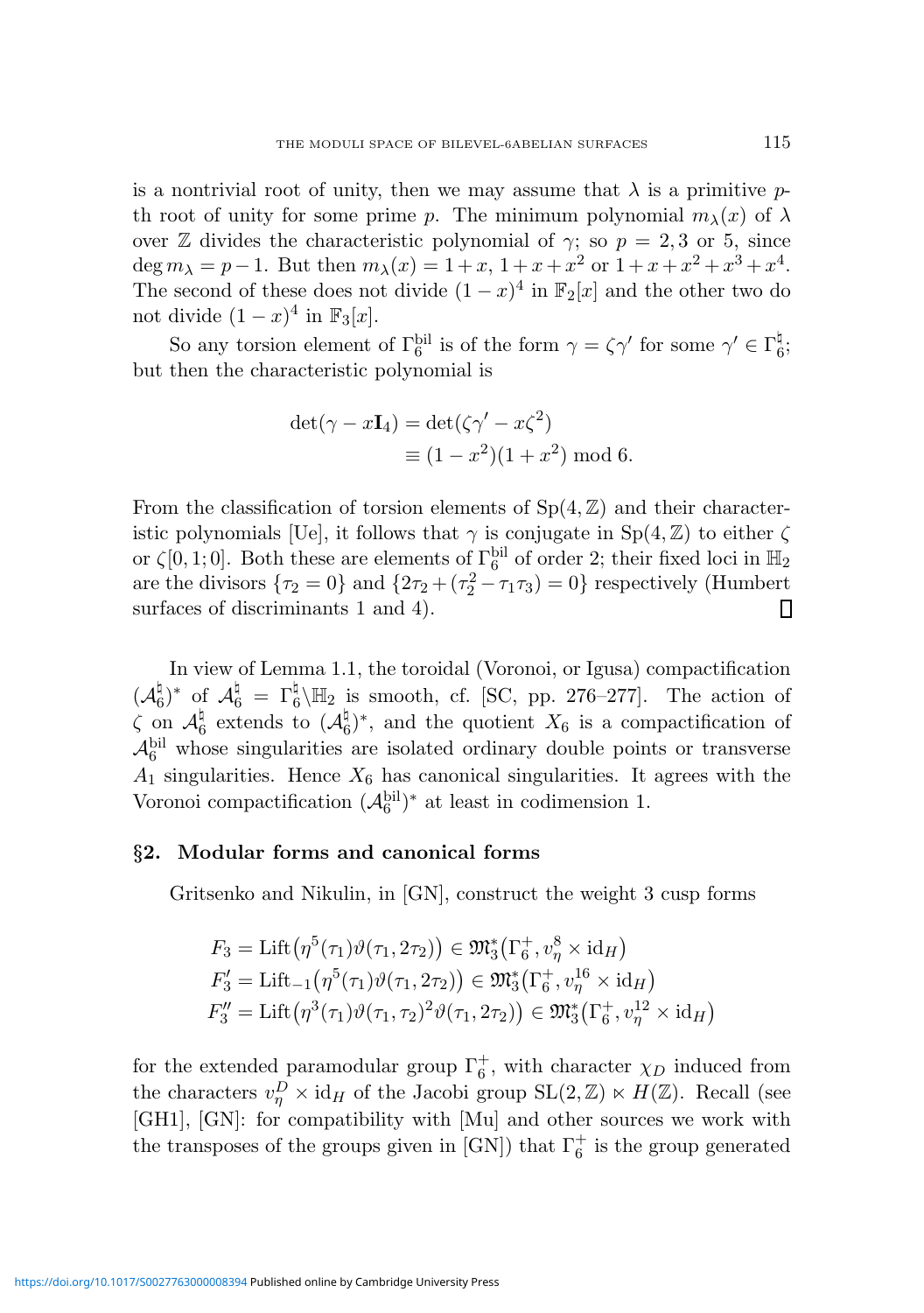by the paramodular group

$$
\Gamma_6 = \left\{ \gamma \in \mathrm{Sp}(4, \mathbb{Q}) \; \middle| \; \gamma \in \left( \begin{matrix} \mathbb{Z} & \mathbb{Z} & \mathbb{Z} & 6 \mathbb{Z} \\ 6 \mathbb{Z} & \mathbb{Z} & 6 \mathbb{Z} & 6 \mathbb{Z} \\ \mathbb{Z} & \mathbb{Z} & \mathbb{Z} & \mathbb{Z} \\ \mathbb{Z} & \frac{1}{6} \mathbb{Z} & \mathbb{Z} & \mathbb{Z} \end{matrix} \right) \right\}
$$

and the extra involution

$$
V_6 = \begin{pmatrix} 0 & 1/\sqrt{6} & 0 & 0 \\ \sqrt{6} & 0 & 0 & 0 \\ 0 & 0 & 0 & \sqrt{6} \\ 0 & 0 & 1/\sqrt{6} & 0 \end{pmatrix}.
$$

PROPOSITION 2.1. All three of  $F_3$ ,  $F_3'$  $E_3'$  and  $F_3''$  $\frac{3''}{3}$  are cusp forms, without character, of weight 3 for  $\Gamma_6^{\text{bil}}$ .

*Proof.* The character is induced from  $v_{\eta}^D \times id_H$  by the inclusion map  $j: SL(2, \mathbb{Z}) \ltimes H(\mathbb{Z}) \to \Gamma_6^+$  given by

$$
j: \left( \begin{pmatrix} a & b \\ c & d \end{pmatrix}, [m, n; k] \right) \longmapsto \begin{pmatrix} a & m & c & 0 \\ 0 & 1 & 0 & 0 \\ b & n & d & 0 \\ n & k & -m & 1 \end{pmatrix}.
$$

For  $\gamma \in SL(2,\mathbb{Z})$  we define  $j_1(\gamma) = j(\gamma, [0,0;0])$ , putting  $\gamma$  in the first and third rows and columns in  $Sp(4, \mathbb{Z})$ ; and similarly  $j_2(\gamma)$  puts it in the second and fourth.

The character  $v_{\eta}^D \times id_H$  is trivial on  $H(\mathbb{Z})$ . In the present cases, where  $D = 8$ , 16 or 12,  $v_{\eta}^D$  is trivial on  $\pm \Gamma(6) = \pm \text{Ker}(\text{SL}(2, \mathbb{Z}) \to \text{SL}(2, \mathbb{Z}/6))$  by [GN, Lemma 1.2]. Since  $j(-\mathbf{I}_2, [0, 0, 0]) = \zeta$ , we see that

$$
\Gamma_6^{\text{bil}} \cap j(\text{SL}(2,\mathbb{Z}) \ltimes H(\mathbb{Z})) \subseteq j(\pm \Gamma(6) \ltimes H(\mathbb{Z})) \subseteq \text{Ker}\,\chi_D
$$

for  $D = 8, 12, 16$ . If  $D = 8$  or 16 then, since  $V_6$  and  $I = j_1 \begin{pmatrix} 0 & 1 \\ 1 & 0 \end{pmatrix}$ −1 0  $\left\langle \right\rangle$ are in  $\Gamma_6^+$  and have even order and the order of  $\chi_D$  is 3, we know that  $\chi_D(V_6) = \chi_D(I) = 1$ . Therefore the element

$$
J_6 = IV_6 IV_6 = \begin{pmatrix} 0 & 0 & -1 & 0 \\ 0 & 0 & 0 & -6 \\ 1 & 0 & 0 & 0 \\ 0 & 1/6 & 0 & 0 \end{pmatrix} \in \Gamma_6^+
$$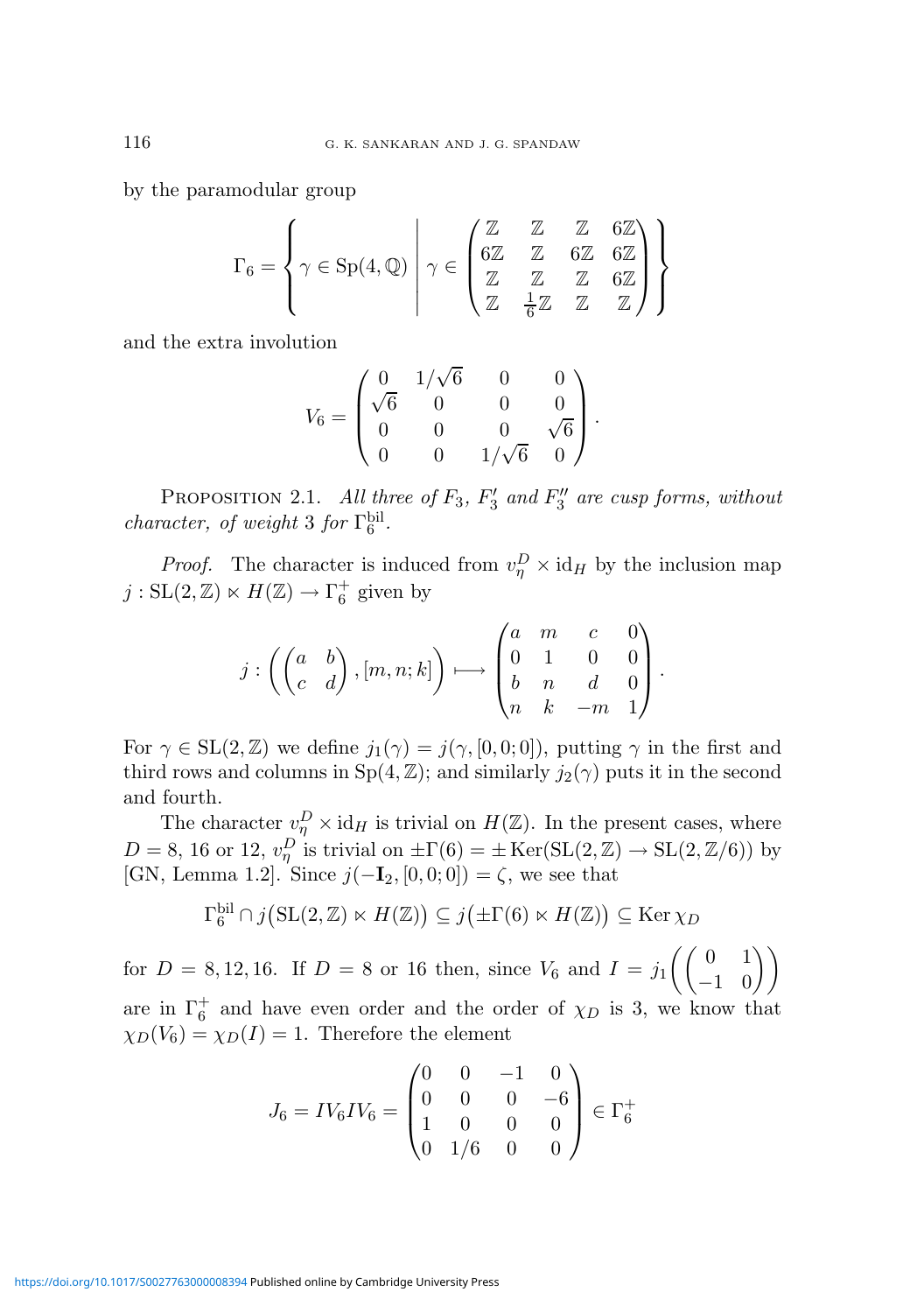is in Ker  $\chi_D$ . If  $D = 12$  then  $\chi_{12}(J_6) = \chi_{12}(IV_6)^2 = 1$  so again  $J_6 \in \text{Ker } \chi_D$ . Now we proceed as in [Gr, Lemma 2.2], and show that the group generated by  $j(\Gamma(6) \ltimes H(\mathbb{Z}))$  and  $J_6$  includes  $\Gamma_6^{\natural}$  $_{6}^{\mu}$ . To see this, we work with the conjugate groups  $\tilde{\Gamma}_6^{\natural} = \nu_6(\Gamma_6^{\natural})$  and  $\tilde{\Gamma}_6 = \nu_6(\Gamma_6)$ , where  $\nu_6$  denotes conjugation by  $R_6 = \text{diag}(1, 1, 1, 6)$ . Note that  $\nu_6(J_6) = R_6J_6R_6^{-1}$  $\begin{pmatrix} 0 & -\mathbf{I}_2 \end{pmatrix}$  $\mathbf{I}_2$  0 ). If  $\tilde{\gamma} \in \widetilde{\Gamma}_6^{\natural}$ then its second row  $\tilde{\gamma}_{2*}$  is  $(0, 1, 0, 0)$  mod 6. Suppose first that  $\tilde{\gamma}_{22} = 1$  and put

$$
\tilde{\beta} = \nu_6 \left( J_6[\tilde{\gamma}_{21}/6, \tilde{\gamma}_{23}/6; \tilde{\gamma}_{24}/6] J_6^{-1} \right) = \begin{pmatrix} 1 & 0 & 0 & \tilde{\gamma}_{23}/6 \\ \tilde{\gamma}_{21} & 1 & \tilde{\gamma}_{23} & \tilde{\gamma}_{24} \\ 0 & 0 & 1 & \tilde{\gamma}_{23}/6 \\ 0 & 0 & 0 & 1 \end{pmatrix}
$$

Now  $(0, 1, 0, 0)$  $\tilde{\beta} = \tilde{\gamma}_{2*}$  so the second row of  $\tilde{\gamma}\tilde{\beta}^{-1} \in \tilde{\Gamma}_6^{\natural}$  is  $(0, 1, 0, 0)$ . Such a matrix is in  $\nu_6(j(\Gamma(6) \ltimes H(\mathbb{Z})))$ .

It remains to reduce to the case  $\tilde{\gamma}_{22} = 1$ . Certainly the vector  $\tilde{\gamma}_{2*}$  is primitive, since det  $\tilde{\gamma} = 1$ , and since  $\tilde{\gamma} \in \tilde{\Gamma}_6^{\natural}$  we have  $gcd(6, \tilde{\gamma}_{21}, \tilde{\gamma}_{23}) = 6$ . In the proof of [FS, Satz 2.1], it is shown that there are integers  $\lambda$ ,  $\mu$  such that  $\tilde{\gamma}' = \tilde{\gamma} \nu_6([\mu, 0; 0] J_6[0, \lambda; 0] J_6^{-1})$  has  $gcd(\tilde{\gamma}'_{21}, \tilde{\gamma}'_{23}) = 6$ , so the second row of  $\tilde{\gamma}'$  is  $(6x_1, 6x_2 + 1, 6x_3, 6x_4)$  with  $gcd(x_1, x_3) = 1$ . But then the  $(2, 2)$ -entry of  $\tilde{\gamma}'\nu_6([m,n;0])$  is  $6(mx_1 + nx_3 + x_2) + 1$  which is equal to 1 if we choose  $m$  and  $n$  suitably. Ш

PROPOSITION 2.2. The differential forms  $\tilde{\omega} = F_3 d\tau_1 \wedge d\tau_2 \wedge d\tau_3$ ,  $\tilde{\omega}' =$  $F_3'$  $\tilde{\omega}'$  d $\tau_1 \wedge d\tau_2 \wedge d\tau_3$  and  $\tilde{\omega}'' = F_3''$  $\frac{3}{3}$  d $\tau_1 \wedge d\tau_2 \wedge d\tau_3$  give rise to canonical forms  $\omega, \omega', \omega'' \in H^0(K_{X_6}).$ 

*Proof.* By Proposition 2.1,  $\tilde{\omega}$ ,  $\tilde{\omega}'$  and  $\tilde{\omega}''$  are all  $\Gamma_6^{\text{bil}}$ -invariant, so they give rise to forms  $\omega, \omega', \omega''$  on  $\mathcal{A}_6^{\text{bil}}$ . Since  $F_3, F'_3$  $F_3'$  and  $F_3''$  $y_3''$  are cusp forms, if any of  $\omega$ ,  $\omega'$  and  $\omega''$  are holomorphic on  $\mathcal{A}_6^{\text{bil}}$  they extend holomorphically to the cusps of  $({\cal A}_6^{\text{bil}})^*$ . Since  $X_6$  agrees with  $({\cal A}_6^{\text{bil}})^*$  in codimension 1 and has canonical singularities it follows that these forms can be thought of as 3-forms on  $X_6$  holomorphic at infinity. We need to check that  $\omega$ ,  $\omega'$  and  $\omega''$  are holomorphic everywhere. But this is a well-known result of Freitag Π  $([Fr, Satz II.2.6]).$ 

# §3. Divisors in the moduli spaces

In this section we shall describe the canonical divisors  $Div_{X_6}(\omega)$ ,  $Div_{X_6}(\omega')$  and  $Div_{X_6}(\omega'')$  in  $X_6$  and give some detail about the branching locus in  $X_6$  arising from torsion in  $\Gamma_6^{\text{bil}}$ .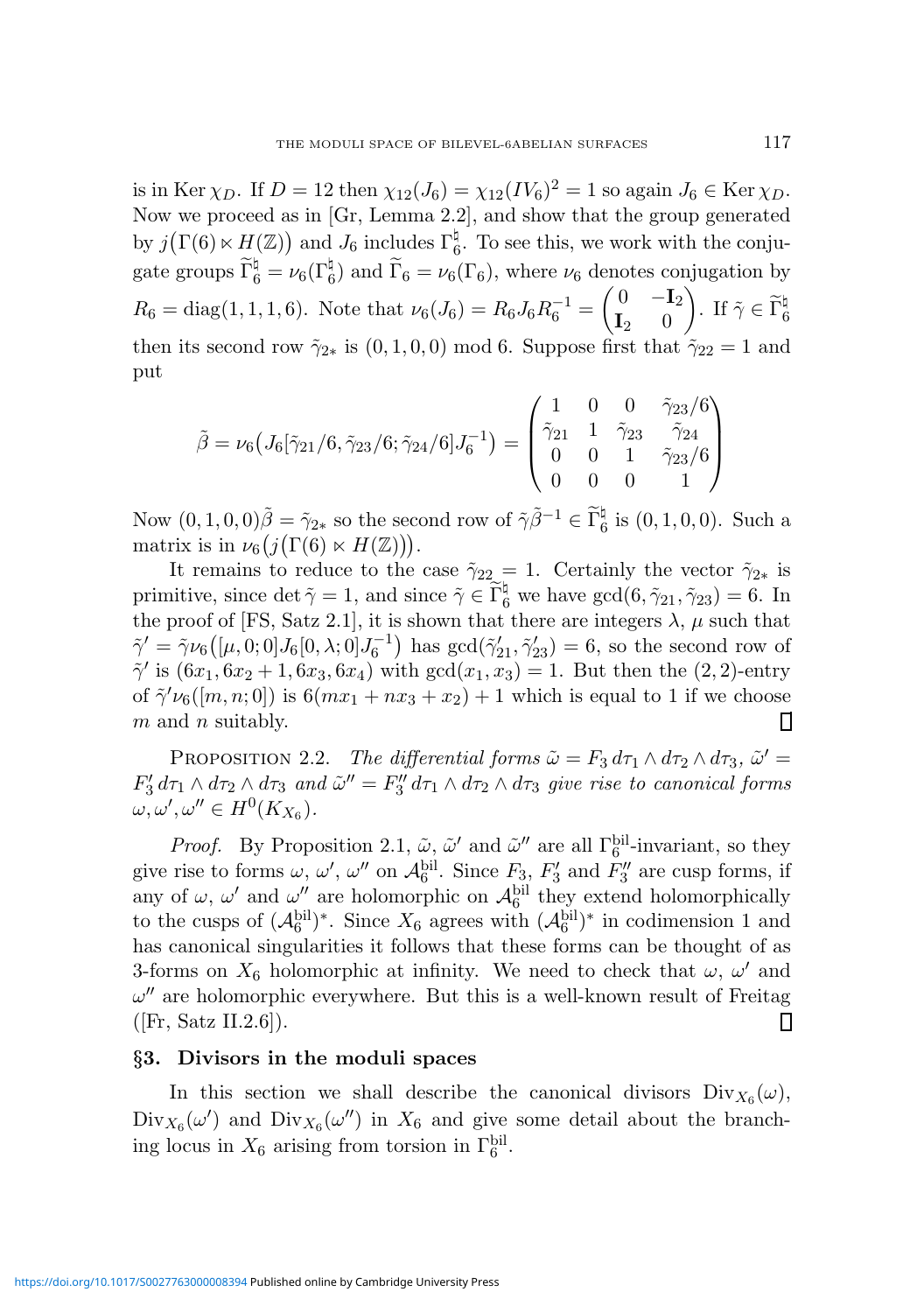$\Gamma_6^{\text{bil}}$  is a subgroup both of the paramodular group  $\Gamma_6$  and of  $\Gamma_6^+$ . Hence there is a finite morphism  $\sigma : \mathcal{A}_6^{\text{bil}} \to \mathcal{A}_6^+$ . We denote the projection map  $\mathbb{H}_2 \to \mathcal{A}_6^{\text{bil}}$  by  $\pi_6^{\text{bil}}$  and similarly  $\pi_6$ ,  $\pi_6^+$ , etc.

For discriminant  $\Delta = 1, 4$  we put

$$
\mathcal{H}_{\Delta}(k) = \left\{ \begin{pmatrix} \tau_1 & \tau_2 \\ \tau_2 & \tau_3 \end{pmatrix} \in \mathbb{H}_2 \; \middle| \; \frac{1}{24} (k^2 - \Delta) \tau_1 + k \tau_2 + 6 \tau_3 \right\} = 0
$$

where  $k \in \mathbb{Z}$  is chosen so that  $\frac{1}{24}(k^2 - \Delta) \in \mathbb{Z}$ . The irreducible components of the Humbert surfaces  $H_1$  and  $H_4$  of discriminants 1 and 4 in  $\mathcal{A}_6$  are  $\pi_6(\mathcal{H}_1(k))$  and  $\pi_6(\mathcal{H}_4(k))$  for  $0 \leq k < 6$ : the statements of [vdG, Theorem IX.2.4] and of [GH1, Corollary 3.3] are wrong because  $\mathcal{H}_{\Delta}(-k)$ is  $\Gamma_t$ -equivalent to  $\mathcal{H}_{\Delta}(k)$ . Nevertheless the irreducible components of the Humbert surfaces of discriminants 1 and 4 in  $\mathcal{A}_6^+$  are as stated in [GN], namely  $\pi_6^+(\mathcal{H}_1(1))$  and  $\pi_6^+(\mathcal{H}_1(5))$  for discriminant 1 and  $\pi_6^+(\mathcal{H}_4(1))$  for discriminant 4.

The calculation of the divisors uses the product expansion of the modular forms  $F_3, F'_3$  $F_3'$  and  $F_3''$  $y_3''$  given in [GN]. We have chosen to work with the transposes of the matrices given in [GN], so we have to write  $q = e^{2\pi i \tau_1}$ ,  $r = e^{2\pi i \tau_2/6}$  and  $s = e^{2\pi i \tau_3/36}$  for these expansions to be correct. This is because  ${}^{\top}\Gamma_t = \text{diag}(1, t, 1, t^{-1})\Gamma_t \text{diag}(1, t^{-1}, 1, t)$  (for any  $t \in \mathbb{N}$ ), and diag(1, t, 1, t<sup>-1</sup>) :  $(\tau_1, \tau_2, \tau_3) \to (\tau_1, t\tau_2, t^2\tau_3)$ . A similar correction is needed in [GH2].

By  $[GN]$ , equations  $(4.12)–(4.14)$ , correcting a minor misprint, we have

$$
F_3 = \text{Exp-Lift}(5\phi_{0,3}^2 - 4\phi_{0,2}\phi_{0,4}) = \text{Exp-Lift}(\phi_3),
$$
  
\n
$$
F_3' = \text{Exp-Lift}(\phi_{0,3}^2) = \text{Exp-Lift}(\phi_3'),
$$
  
\n
$$
F_3'' = \text{Exp-Lift}(3\phi_{0,3}^2 - 2\phi_{0,2}\phi_{0,4}) = \text{Exp-Lift}(\phi_3'').
$$

 $(\phi_3, \, \phi'_3)$  $y'_3$  and  $\phi''_3$  $\frac{y}{3}$  are defined by these formulae.)

By [GN, Example 2.3 and Lemma 2.5], we have

$$
\phi_{0,2} = (r^{\pm 1} + 4) + q(r^{\pm 3} - 8r^{\pm 2} - r^{\pm 1} + 16) + O(q^2),
$$
  
\n
$$
\phi_{0,3} = (r^{\pm 1} + 2) + q(-2r^{\pm 3} - 2r^{\pm 2} + 2r^{\pm 1} + 4) + O(q^2),
$$
  
\n
$$
\phi_{0,4} = (r^{\pm 1} + 1) + q(-r^{\pm 4} - r^{\pm 3} + r^{\pm 1} + 2) + O(q^2),
$$

where the notation  $r^{\pm k}$  means  $r^k + r^{-k}$ .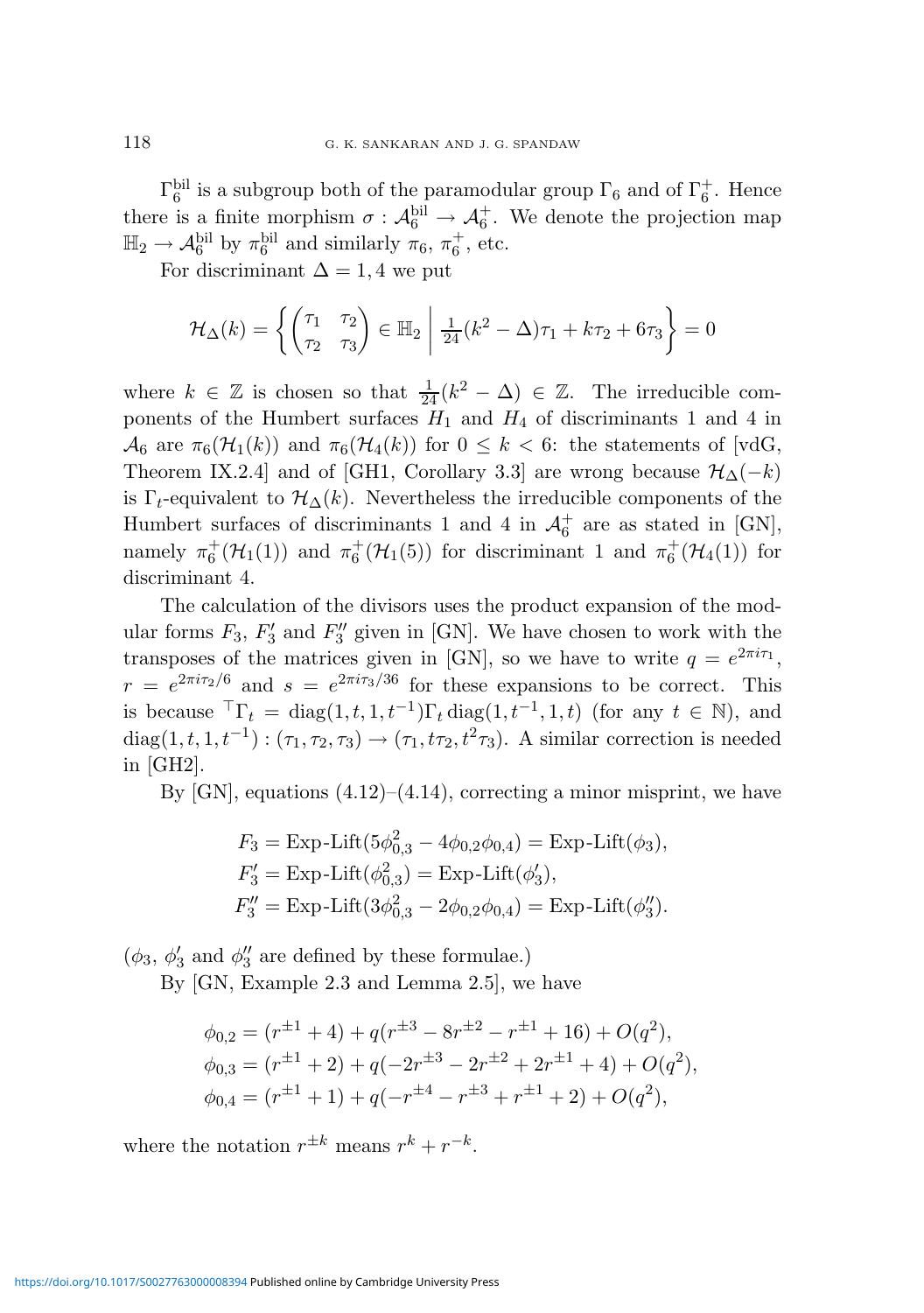PROPOSITION 3.1. The divisors in  $\mathbb{H}_2$  of the cusp forms are

Div(
$$
F_3
$$
) =  $(\pi_6^+)^{-1} (\pi_6^+ (\mathcal{H}_1(1) + 5\mathcal{H}_1(5) + \mathcal{H}_4(1))),$   
\nDiv( $F_3$ ) =  $(\pi_6^+)^{-1} (\pi_6^+ (5\mathcal{H}_1(1) + \mathcal{H}_1(5) + \mathcal{H}_4(1))),$   
\nDiv( $F_3$ ) =  $(\pi_6^+)^{-1} (\pi_6^+ (3\mathcal{H}_1(1) + 3\mathcal{H}_1(5) + \mathcal{H}_4(1))).$ 

Remark. This corrects the coefficients given in [GN, Example 4.6]: for instance, it is easy to see, by considering the effect of an element of order 2 fixing an Humbert surface, that the coefficients of  $\mathcal{H}_1(1)$ ,  $\mathcal{H}_1(5)$  and  $\mathcal{H}_4(1)$ must be odd.

*Proof.* Write  $\phi_3 = \sum f(n, l)q^n r^l$ , and similarly for  $\phi_3^l$  $y'_3$  and  $\phi''_3$  $_{3}^{\prime\prime}$ . By [GN, Theorem 2.1], the coefficient of  $\pi_6^+(\mathcal{H}_\Delta(b))$  in  $\mathcal{A}_6^+$  is

$$
m_{\Delta,b} = \sum_{d>0} f(d^2a, db)
$$

where  $b^2 - 24a = \Delta$ . So to calculate  $m_{1,1}$  we may take  $b = 1$  and  $a = 0$ , so  $m_{1,1} = \sum_{d>0} f(0, d)$ . From the formulae above,  $\phi_3 = (r^{\pm 2} + 6) + O(q)$ , so  $m_{1,1} = f(0,2) = 1$ . Similarly we have  $\phi'_3 = (r^{\pm 2} + 4r^{\pm 1} + 6)$  so  $m'_{1,1} = 5$ and  $\phi_3'' = (r^{\pm 2} + 2r^{\pm 1} + 6)$  so  $m_{1,1}'' = 3$ .

To calculate the coefficients of  $\pi_6^+(\mathcal{H}_4(1))$  we note that  $\mathcal{H}_4(1)$  is  $\Gamma_6^+$ . equivalent to  $\mathcal{H}_4(2)$ , so we may as well work with that and calculate  $m_{4,2}$ . For this purpose we can take  $b = 2$  and  $a = 0$ ; so  $m_{4,2} = \sum_{d>0} f(0, 2d) = 1$ , and  $m'_{4,2} = m''_{4,2} = 1$  also.

To calculate  $m_{1,5}$  we take  $b = 5$  and  $a = 1$ , so  $m_{1,5} = \sum_{d>0} f(d^2, 5d)$ . The Fourier coefficient  $f(n, l)$  depends only on  $24n - l^2$  and on the residue class of l mod 12 (see [GN]); that is, in our case, on  $d^2$  and on d mod 12. If  $d \not\equiv \pm 1 \mod 6$  then  $5d \equiv \pm d \mod 12$ , so  $f(d^2, 5d) = f(0, \pm d)$  which is zero unless  $d = \pm 2$  or  $d = 0$ . Since we are only interested in  $d > 0$  the only contribution for  $d \neq \pm 1 \mod 6$  arises from  $d = 2$ , when  $f(4, 10) =$  $f(0,-2) = 1$ . If  $d \equiv \pm 5 \mod 12$  then  $f(d^2, 5d) = f(\frac{-d^2+1}{24}, \pm 1)$  which vanishes because  $f(n, l) = 0$  for  $n < 0$ . If  $d \equiv \pm 1 \mod 12$  then  $f(d^2, 5d) =$  $f\left(-\frac{d^2+25}{24}, \pm 5\right)$  which vanishes except possibly when  $d = 1$ . So  $m_{1,5} =$  $1 + \tilde{f}(1, 5)$  and from the expansions of  $\phi_{0,2}$ ,  $\phi_{0,3}$  and  $\phi_{0,4}$  we calculate  $f(1,5) = 4$ . Similarly  $m'_{1,5} = 1 + f'(1,5) = 1$  and  $m''_{1,5} = 1 + f''(1,5) = 3$ . П

Brasch [Br] has studied the branch locus of  $\pi_t^{\text{lev}} : \mathbb{H}_2 \to \mathcal{A}_t^{\text{lev}}$  for all t: for  $t \equiv 2 \mod 4$  the divisorial part has five irreducible components. They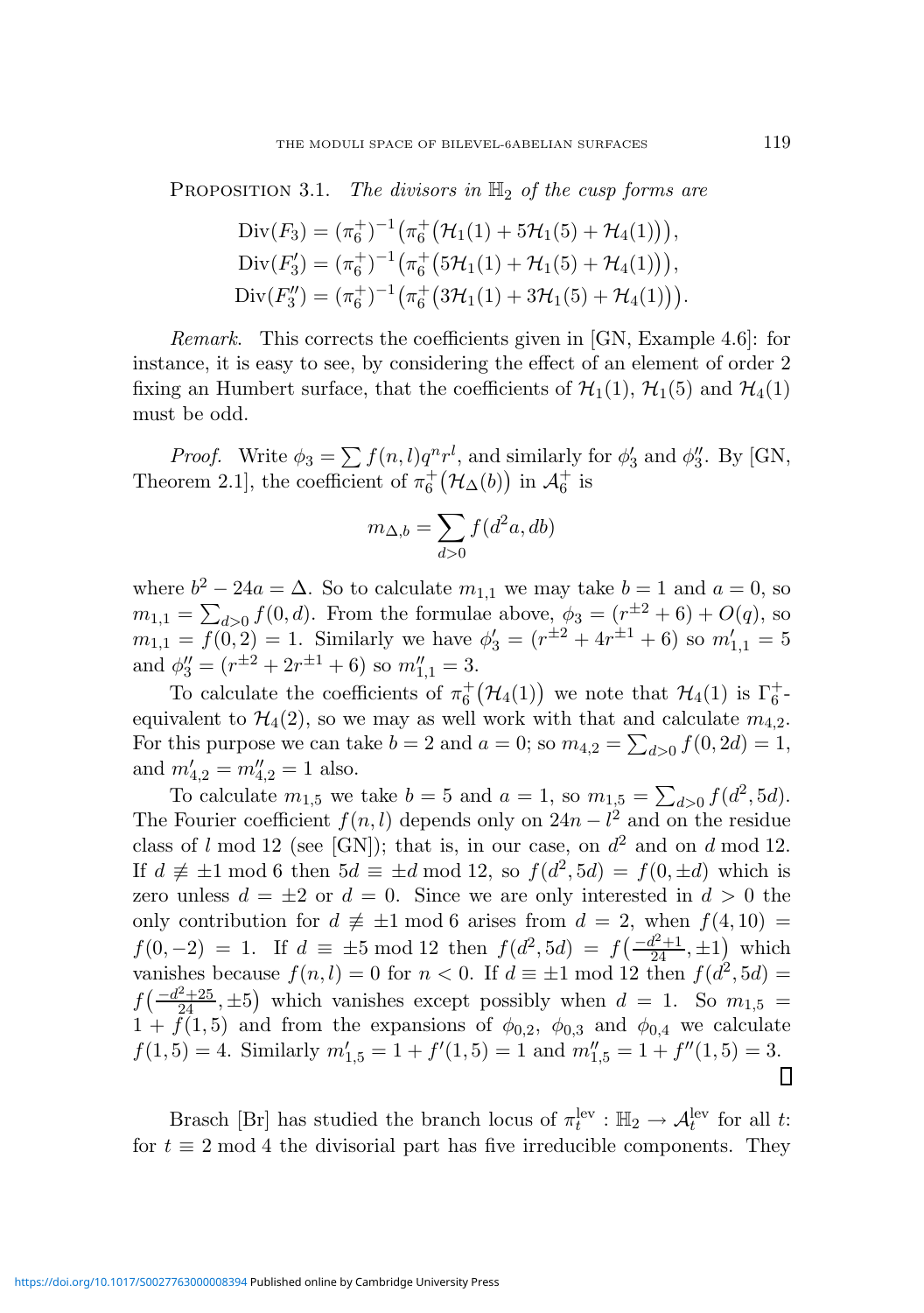are  $\pi_6^{\text{lev}}(\mathcal{H}_{\zeta_i})$  for  $0 \leq i \leq 4$ , where  $\mathcal{H}_{\zeta_i} \subset \mathbb{H}_2$  is the fixed locus of  $\zeta_i$  and

$$
\zeta_0 = \zeta, \quad \zeta_1 = \zeta^\top [-6, 0; 0], \quad \zeta_2 = \begin{pmatrix} -7 & 4 & 0 & 0 \\ -12 & 7 & 0 & 0 \\ 0 & 0 & -7 & -12 \\ 0 & 0 & 4 & 7 \end{pmatrix},
$$

$$
\zeta_3 = \zeta [1, 0; 0], \quad \zeta_4 = \begin{pmatrix} -1 & -1 & 0 & 6 \\ 0 & 1 & -6 & 0 \\ 0 & 0 & -1 & 0 \\ 0 & 0 & -1 & 1 \end{pmatrix}.
$$

These are all elements of  $\Gamma_6^{\text{bil}}$ . Their fixed loci are

$$
\mathcal{H}_{\zeta_0} = \{\tau_2 = 0\}, \quad \mathcal{H}_{\zeta_1} = \{6\tau_1 - 2\tau_2 = 0\}, \quad \mathcal{H}_{\zeta_2} = \{6\tau_1 - 7\tau_2 + 2\tau_3 = 0\}, \mathcal{H}_{\zeta_3} = \{2\tau_2 + \tau_3 = 0\}, \quad \mathcal{H}_{\zeta_4} = \{2\tau_2 + \tau_3 - 6 = 0\},
$$

of discriminants 1, 4, 1, 4, 4 respectively. Thus three of the components have discriminant 4 and therefore map to  $\pi_6^+ \mathcal{H}_4(1) \subset \mathcal{A}_6^+$  (they correspond to bielliptic abelian surfaces).  $\mathcal{H}_{\zeta_0} = \mathcal{H}_1(1)$  corresponds to product surfaces  $E \times E'$  with polarisation given by  $\mathcal{O}_E(1) \boxtimes \mathcal{O}_{E'}(6)$ , and  $\mathcal{H}_{\zeta_2}$  maps to  $\pi_6^+(\mathcal{H}_1(5))$ , corresponding to abelian surfaces  $E \times E'$  with polarisation  $\mathcal{O}_E(2) \boxtimes \mathcal{O}_{E'}(3)$ .

**PROPOSITION** 3.2. The branch locus of  $\pi_6^{\text{bil}}$ :  $\mathbb{H}_2 \to \mathcal{A}_6^{\text{bil}}$  has seven irreducible components, each with branching of order 2. They are  $\pi_6^{\text{bil}}(\mathcal{H}_{\zeta_i})$  and two other components  $\pi_6^{\text{bil}}(\mathcal{H}_{\zeta_1'})$ ,  $\pi_6^{\text{bil}}(\mathcal{H}_{\zeta_1''})$ , which are equivalent to  $\pi_6^{\text{bil}}(\mathcal{H}_{\zeta_1})$ in  $\mathcal{A}_6^{\text{lev}}$ .

Proof. It follows from Lemma 1.1 that the branch locus consists of divisors only and that the branching is of order 2.

Write  $G = \Gamma_6^{\text{lev}} \triangleright H = \Gamma_6^{\text{bil}}$  and let G act on  $\Omega = G/H \cong \text{PSL}(2, \mathbb{Z}/6)$ . By [Br, Corollary 1.3], the number of irreducible divisors in  $\mathcal{A}_6^{\text{bil}}$  mapping to  $\pi_6^{\text{lev}}(\mathcal{H}_{\zeta_i})$ , which is equal to the number of H-conjugacy classes in the G-conjugacy class of  $\zeta_i$ , is  $|G : H.C_G(\zeta_i)|$ . (If  $\xi \in G$  for some group G then  $C_G(\xi)$  denotes the centraliser of  $\xi$  in G.) Moreover, for fixed i, these divisors are permuted transitively by  $\Omega$  so they all have the same branching behaviour:  $\pi_6^{\text{bil}}$  is branched of order 2 above each one.

 $|G : H.C_G(\zeta_i)| = |G/H : C_G(\zeta_i)/(H \cap C_G(\zeta_i))|$ , which is the index of the image of  $C_G(\zeta_i)$  in  $\Omega$ . For  $i = 0, 1, 2, 3$  the centraliser  $C_{Sp(4,\mathbb{Q})}(\zeta_i)$  is described in [Br, Lemma 2.1], and  $C_G(\zeta_i) = C_{\text{Sp}(4,\mathbb{Q})}(\zeta_i) \cap G$ .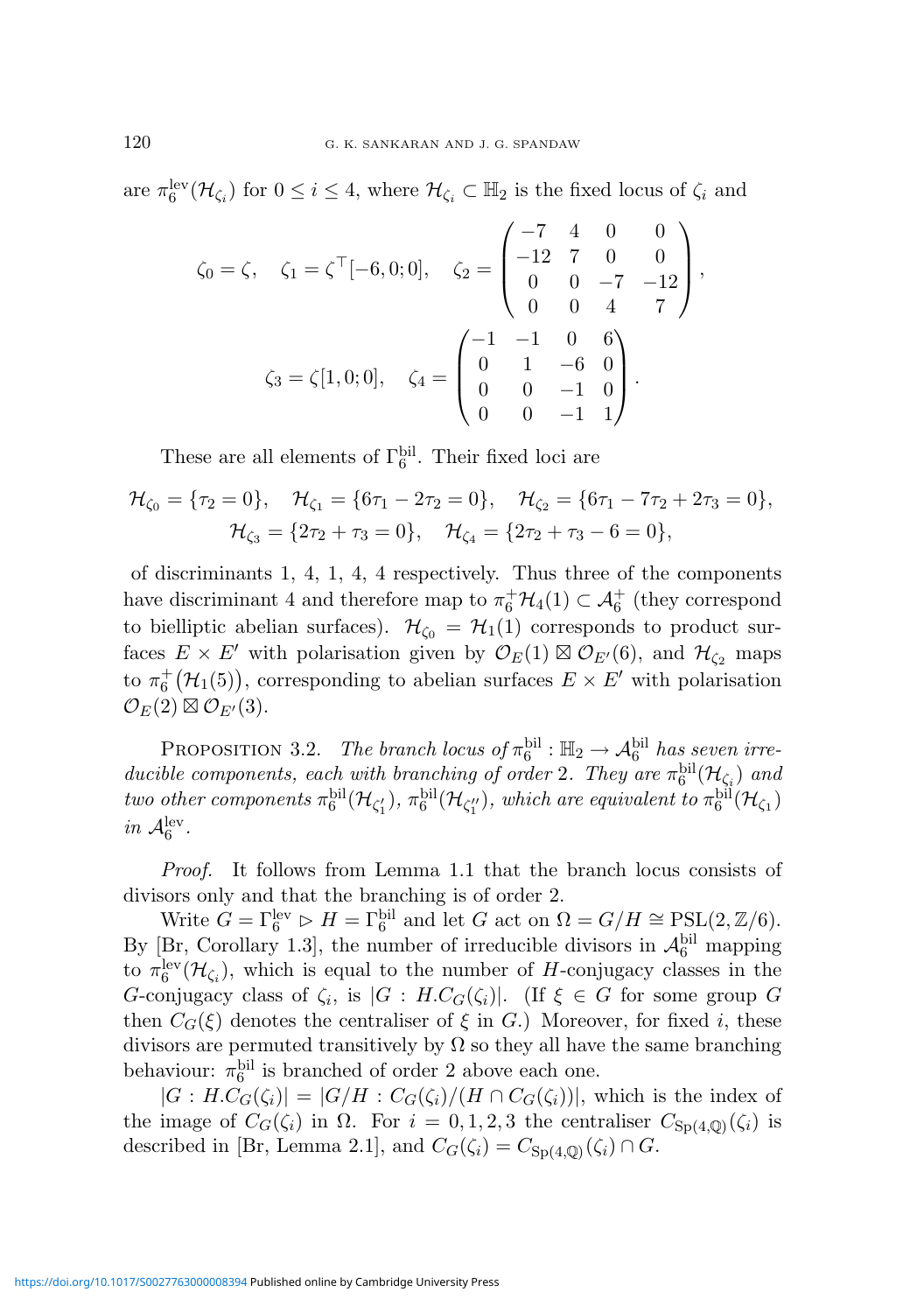For  $\zeta_0$ , if  $\gamma \in \text{PSL}(2,\mathbb{Z}/6) \cong \Omega$  and  $\tilde{\gamma} \in \text{SL}(2,\mathbb{Z})$  is some lift of  $\gamma$  then  $j(\tilde{\gamma}, [0, 0; 0]) \in C_G(\zeta_0)$  so the index is 1.

For 
$$
\zeta_1
$$
, if  $\gamma = \begin{pmatrix} a & b \\ c & d \end{pmatrix} \in \text{PSL}(2, \mathbb{Z}/6)$  and *b* is even then  

$$
\begin{pmatrix} \tilde{a} & 0 & \tilde{b} & 3\tilde{b} \\ 3(\tilde{a}-1) & 1 & 3\tilde{b} & 0 \\ \tilde{c} & 0 & \tilde{d} & 3(\tilde{d}-1) \\ 0 & 0 & 0 & 1 \end{pmatrix} \in C_G(\zeta_1)
$$

for a lift  $\tilde{\gamma}$ ; and this is a necessary condition for such an element to exist since if  $\beta = \beta_{ij} \in C_G(\zeta_1)$  then  $3\beta_{13} \equiv 0 \mod 6$ . So  $C_G(\zeta_1)/(C_G(\zeta_1) \cap$  $H) \subset \text{PSL}(2,\mathbb{Z}/6)$  is the reduction mod 6 of  ${}^{T}\Gamma_{0}(2)$ , i.e. the preimage of  $\int \hat{a} = 0$ c d  $\Big) \in SL(2, \mathbb{Z}/2)$ , which is of index 3 because it is the stabiliser of  $(1, 0)$  when  $SL(2, \mathbb{Z}/2)$  acts as the symmetric group on the nonzero vectors in  $\mathbb{F}_2^2$ .

For  $\zeta_2$ , any two elements  $\gamma, \gamma^* \in SL(2, \mathbb{Q})$  determine an element  $\beta(\gamma, \gamma^*)$  $\in C_{\text{Sp}(4,\mathbb{Q})}$  (see [Br, Lemma 2.1] and the preceding discussion), namely

$$
\beta(\gamma,\gamma^*)=\begin{pmatrix}4\gamma_{11}-3\gamma_{11}^* & -2\gamma_{11}+2\gamma_{11}^* & 4\gamma_{12}+\gamma_{12}^* & 6\gamma_{12}+2\gamma_{12}^* \\ 6\gamma_{11}-6\gamma_{11}^* & -3\gamma_{11}+4\gamma_{11}^* & 6\gamma_{12}+2\gamma_{12}^* & 9\gamma_{12}+4\gamma_{12}^* \\ 4\gamma_{21}+9\gamma_{21}^* & -2\gamma_{21}-6\gamma_{21}^* & 4\gamma_{22}-3\gamma_{22}^* & 6\gamma_{22}-6\gamma_{22}^* \\ -2\gamma_{21}-6\gamma_{21}^* & \gamma_{21}+4\gamma_{21}^* & -2\gamma_{22}+2\gamma_{22}^* & -3\gamma_{22}+4\gamma_{22}^* \end{pmatrix}.
$$

In particular we choose

$$
\beta = \beta \left( \begin{pmatrix} 3 & 4 \\ 2 & 3 \end{pmatrix}, \begin{pmatrix} 10 & 9 \\ 11 & 10 \end{pmatrix} \right) = \begin{pmatrix} -18 & 14 & 25 & 42 \\ -42 & 31 & 42 & 72 \\ 107 & -70 & -18 & -42 \\ -70 & 46 & -14 & 31 \end{pmatrix}
$$

and

$$
\beta' = \beta \left( \begin{pmatrix} 11 & 4 \\ 8 & 3 \end{pmatrix}, \begin{pmatrix} 7 & 9 \\ 3 & 4 \end{pmatrix} \right) = \begin{pmatrix} 23 & -8 & 25 & 42 \\ 24 & -5 & 42 & 72 \\ 59 & -34 & 0 & -6 \\ -34 & 20 & -6 & 7 \end{pmatrix}.
$$

β and β' both belong to  $\Gamma_6^{\text{lev}}$ , and their images in PSL(2, Z/6) are  $\begin{pmatrix} 0 & 1 \\ -1 & 0 \end{pmatrix}$ −1 0  $\overline{ }$ and  $\begin{pmatrix} -1 & 1 \\ 1 & 0 \end{pmatrix}$ −1 0  $\overline{ }$ . These two elements generate  $PSL(2,\mathbb{Z}/6)$  because their lifts generate  $SL(2, \mathbb{Z})$ , so the index we want is 1.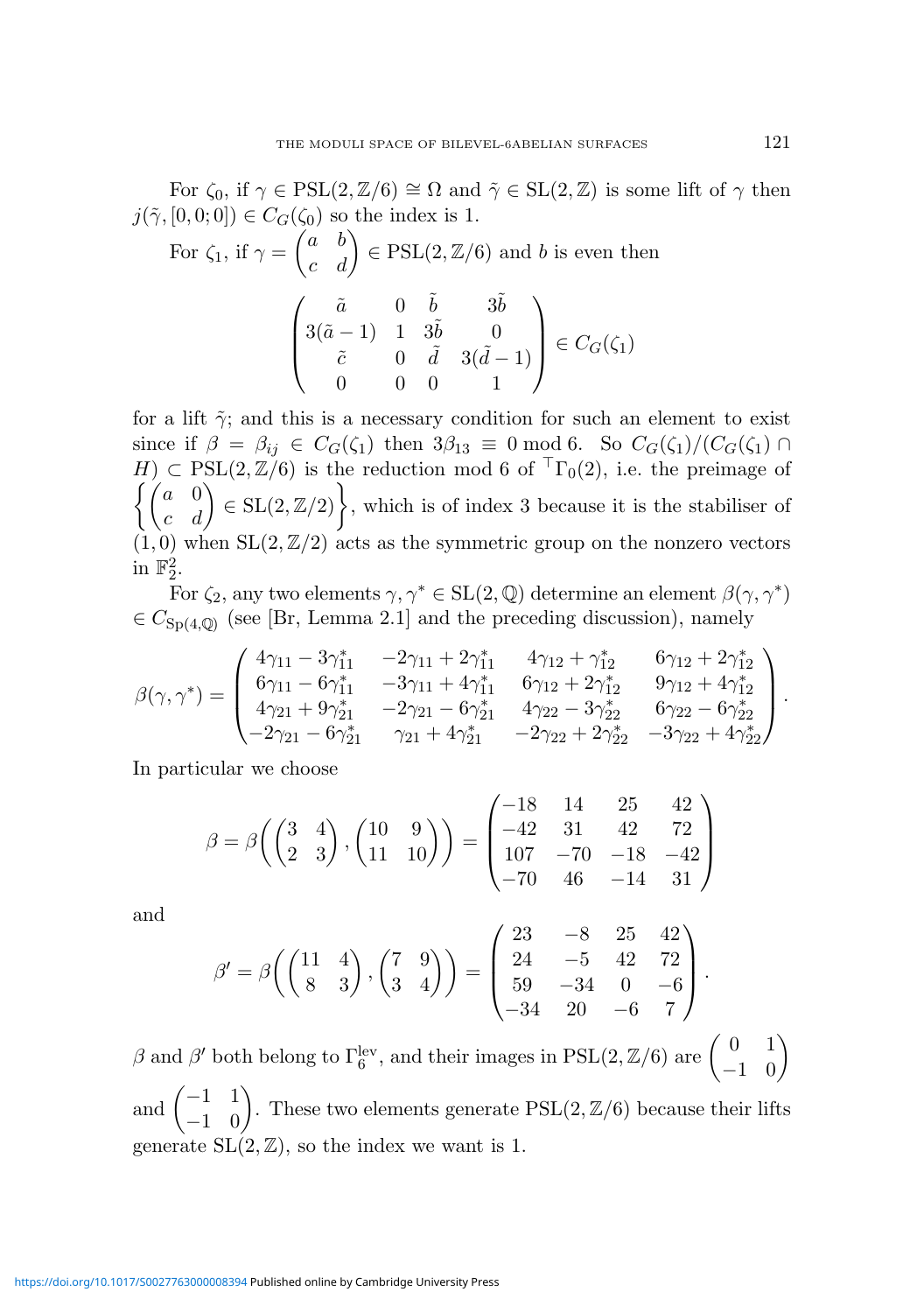For  $\zeta_3$ , as for  $\zeta_0$ ,  $j(\tilde{\gamma}, [0, 0; 0]) \in C_G(\zeta_3)$  so the index is 1. For  $\zeta_4$ , note that  $\zeta_4 = \lceil [0, 0; 6] \zeta_3(\lceil [0, 0; 6] \rceil)^{-1}$  so  $C_{\text{Sp}(4,\mathbb{Q})}(\zeta_4) = \lceil [0, 0; 6] \rceil$  $C_{\mathrm{Sp}(4,\mathbb{Q})}(\zeta_3)(\top[0,0;6])^{-1}$ . It happens that  $\top[0,0;6]j(\tilde{\gamma},[0,0;0])(\top[0,0;6])^{-1}$  $= j(\tilde{\gamma}, [0, 0; 0]),$  so again the index is 1.  $\mathsf{\Pi}$ 

Next we look at the boundary divisors of  $X_6$ . These correspond to 1-dimensional subspaces of  $\mathbb{Q}^4$  up to the action of  $\Gamma_6^{\text{bil}}$ . We may think of such a space as being given by a unique, up to sign, primitive vector  $\mathbf{v} = (v_1, v_2, v_3, v_4) \in \mathbb{Z}^4$ . It is shown in [FS, Satz 2.1], that the  $\Gamma_6$ -orbit of **v** is determined by  $r = \gcd(6, v_1, v_3)$ , so  $\mathcal{A}_6$  has four corank 1 cusps (or boundary divisors in the toroidal compactification). However, the cusps  $r = 1$  and  $r = 6$  are interchanged by  $V_6$ , as are the cusps  $r = 2$  and  $r = 3$ , so  $\mathcal{A}_6^+$  has just two corank 1 cusps. Since  $F_3,$   $F_3^\prime$  $T_3'$  and  $F_3''$  $\frac{3''}{3}$  are modular forms (with character) for  $\Gamma_6^+$ , the order of vanishing of any of them at a cusp of  $X_6$  given by **v** depends only on which cusp of  $\mathcal{A}_6^+$  it lies over, i.e. on whether r is or is not a proper divisor of 6.

We write  $D_1$  for the divisor in  $X_6$  which is the sum of all the boundary components with  $r = 1$  or  $r = 6$ , and  $D_2$  for the sum of all the components with  $r = 2$  or  $r = 3$ . By modifying the argument of [FS, Satz 2.1] as in [Sa], it can be shown that  $D_1$  has 28 irreducible components and  $D_2$  has 12, but we shall not make any use of this.

THEOREM 3.3. The divisors of  $\omega$ ,  $\omega'$  and  $\omega''$  in  $X_6$  are

Div<sub>X<sub>6</sub></sub>(
$$
\omega
$$
) =  $4\pi_6^{\text{bil}}(\mathcal{H}_{\zeta_2}) + D_1 + D_2$ ,  
\nDiv<sub>X<sub>6</sub></sub>( $\omega'$ ) =  $4\pi_6^{\text{bil}}(\mathcal{H}_{\zeta_0}) + 3(D_1 + D_2)$ ,  
\nDiv<sub>X<sub>6</sub></sub>( $\omega''$ ) =  $2\pi_6^{\text{bil}}(\mathcal{H}_{\zeta_0}) + 2\pi_6^{\text{bil}}(\mathcal{H}_{\zeta_2}) + 2(D_1 + D_2)$ .

*Proof.* If  $\pi_6^{\text{bil}}$  is branched along the irreducible divisors  $B_\alpha$  with ramification index  $e_{\alpha}$ , then  $d\tau_1 \wedge d\tau_3 \wedge d\tau_3$  acquires poles of order  $e_{\alpha}/2$  along  $B_{\alpha}$ . So by Proposition 3.1

$$
\text{Div}_{X_6}(\omega) = \sigma^{-1} \pi_6^+ \left( \mathcal{H}_1(1) + 5 \mathcal{H}_1(5) + \mathcal{H}_4(1) \right) - \frac{1}{2} \sum e_\alpha B_\alpha + D,
$$
  
\n
$$
\text{Div}_{X_6}(\omega') = \sigma^{-1} \pi_6^+ \left( 5 \mathcal{H}_1(1) + \mathcal{H}_1(5) + \mathcal{H}_4(1) \right) - \frac{1}{2} \sum e_\alpha B_\alpha + D',
$$
  
\n
$$
\text{Div}_{X_6}(\omega'') = \sigma^{-1} \pi_6^+ \left( 3 \mathcal{H}_1(1) + 3 \mathcal{H}_1(5) + \mathcal{H}_4(1) \right) - \frac{1}{2} \sum e_\alpha B_\alpha + D'',
$$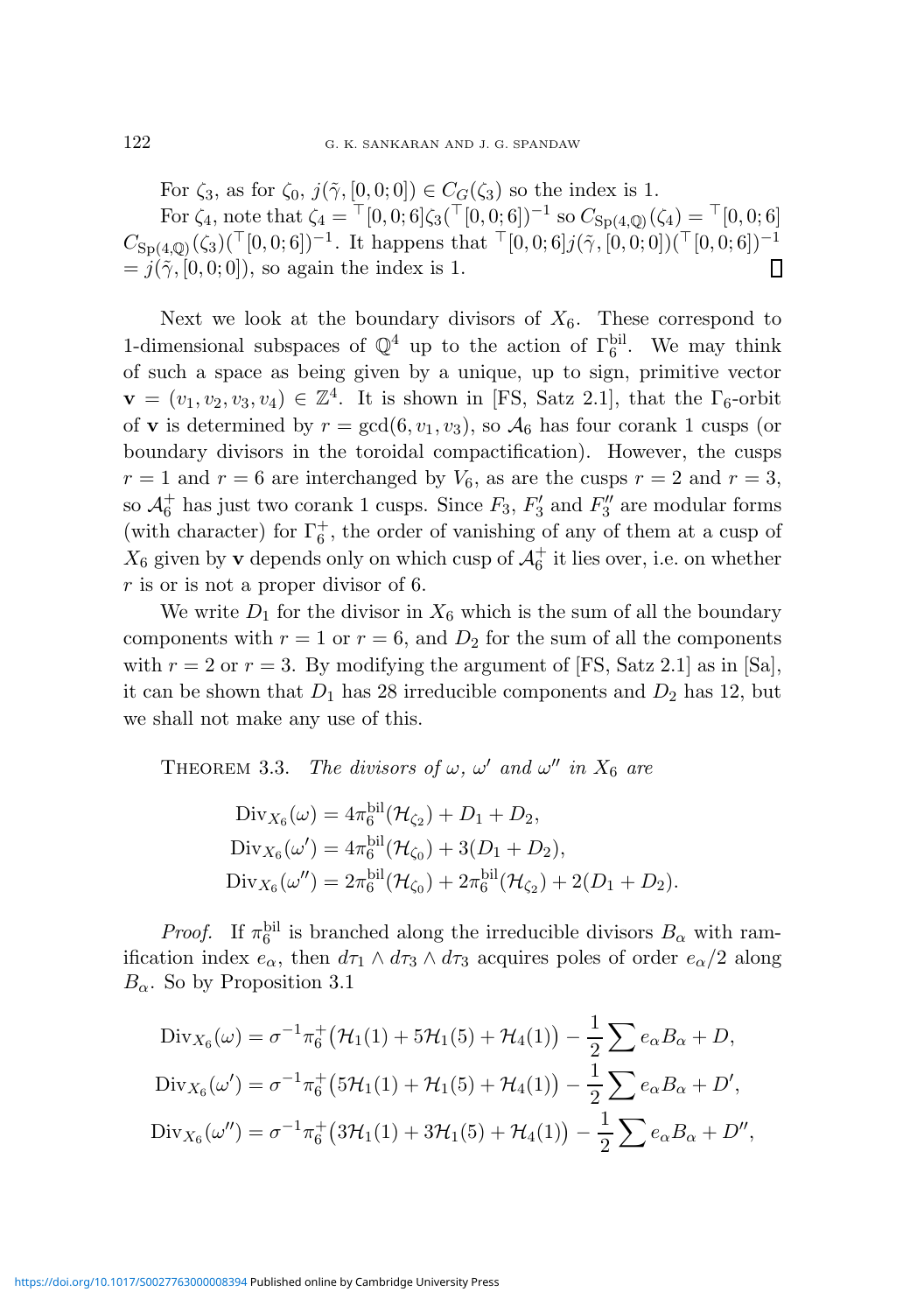where D, D' and D'' are effective divisors supported on the boundary  $X_6 \setminus$  $\mathcal{A}_6^{\text{bil}}$ . The form of the branch locus part of the divisors follows now from Proposition 3.2 and the discriminants of  $\mathcal{H}_{\zeta_i}$ .

It remains to calculate the vanishing orders of the forms at each boundary divisor. For each form, we need only consider two boundary components, one from  $D_1$  and one from  $D_2$ . We use the components  $D(\mathbf{v}_1)$ ,  $D(\mathbf{v}_2)$ corresponding to  $\mathbf{v}_1 = (0, 0, 1, 0)$  and  $\mathbf{v}_2 = (0, 0, 2, 1)$ . The first step in constructing the toroidal compactification near  $D(\mathbf{v}_1)$  is to take a quotient by the lattice  $P'_{\mathbf{v}_1}(\Gamma_6^{\text{bil}})$  (see for instance [GH2, pp. 925–926] or for a full explanation [HKW, Section I.3D]). As in [HKW, Proposition I.3.98],  $P'_{\mathbf{v}_1}(\Gamma_6^{\text{bil}})$  is generated by  $j_1 \begin{pmatrix} 1 & 6 \\ 0 & 1 \end{pmatrix}$  $\begin{pmatrix} 1 & 6 \\ 0 & 1 \end{pmatrix}$ ; so a local equation for  $D(\mathbf{v}_1)$  at a general point is  $t_1 = 0$ , where  $t_1 = e^{2\pi i \tau_1/6} = q^{1/6}$ . Using the values of  $f(0, l)$  calculated above and the Fourier expansion given in [GN, Theorem 2.1], we see that the expansions of  $F_3$ ,  $F'_3$  $S_3'$  and  $F_3''$  begin  $q^{1/3}rs^2$ ,  $q^{2/3}r^3s^4$  and  $q^{1/2}r^2s^3$  respectively, so their orders of vanishing along  $D_1$  are 2, 4 and 3. The form  $d\tau_1 \wedge d\tau_2 \wedge d\tau_3$  contributes a simple pole at the boundary so the coefficients of  $D_1$  in the divisors of  $\omega$ ,  $\omega'$  and  $\omega''$  are 1, 3 and 2.

We put

$$
\theta = \begin{pmatrix} 1 & -1 & 0 & 0 \\ -1 & 2 & 0 & 0 \\ 0 & 0 & 2 & 1 \\ 0 & 0 & 1 & 1 \end{pmatrix} \in \text{Sp}(4, \mathbb{Z}),
$$

so that  $\mathbf{v}_2 = \mathbf{v}_1 \theta$ . Then  $\mathcal{P}_{\mathbf{v}_2} = \theta^{-1} \mathcal{P}_{\mathbf{v}_1} \theta$  (where, as in [HKW],  $\mathcal{P}_{\mathbf{v}}$  denotes the stabiliser of **v** in  $Sp(4, \mathbb{Q})$ , and from this one readily calculates that

$$
P'_{\mathbf{v}_2}(\Gamma_6^{\text{bil}}) = \left\{ \begin{pmatrix} 1 & 0 & 4n & 2n \\ 0 & 1 & 2n & n \\ 0 & 0 & 1 & 0 \\ 0 & 0 & 0 & 1 \end{pmatrix} \middle| n \equiv 0 \mod 36 \right\}.
$$

So the cusp  $D_2$  is given by  $t_2 = 0$ , where  $t_2 = e^{2\pi i (\tau_1/144 + \tau_2/72 + \tau_3/36)}$  $q^{1/144}r^{1/12}s$ . The number of times this term divides the expressions for  $F_3$ ,  $\overset{-}{F_3'}$  $T_3'$  and  $F_3''$  $\frac{3}{3}$  is in fact equal to the power of s that occurs, namely 2, 4 and 3 respectively; so we get the same orders of vanishing along  $D_2$  as along  $D_1$ . ▯

This calculation shows directly (without appealing to Freitag's result in [Fr]) that  $\omega$ ,  $\omega'$  and  $\omega''$  are all holomorphic.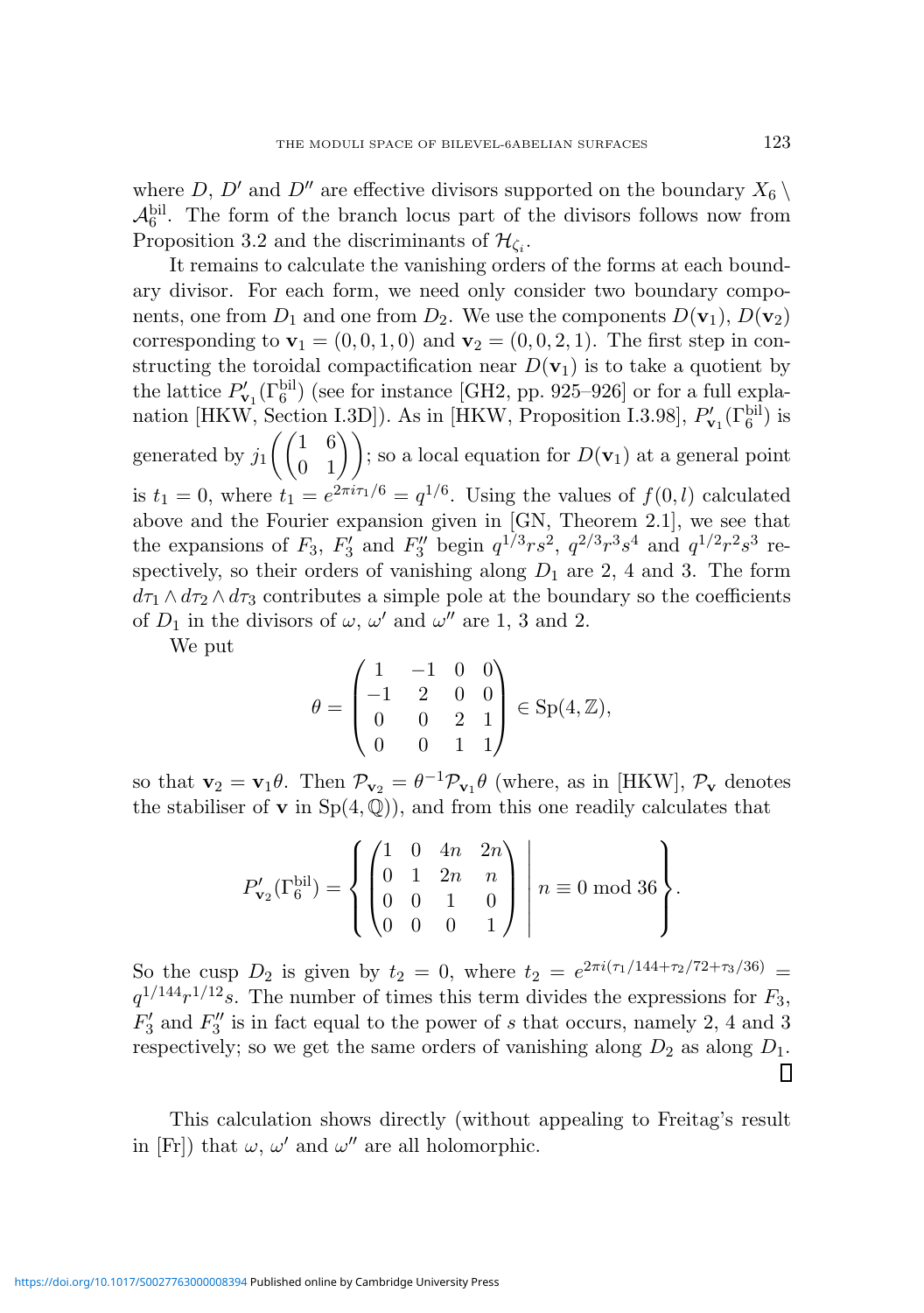Remark. Notice that  $Div_{X_6}(\omega) + Div_{X_6}(\omega') = 2 Div_{X_6}(\omega'')$ , reflecting the fact (easily seen from [GN]) that  $F_3F_3' = (F_3'')$  $\binom{3}{2}^2$ .

Theorem A now follows at once from the following observation.

PROPOSITION 3.4.  $\omega$ ,  $\omega'$  and  $\omega''$  are linearly independent elements of  $H^0(K_{X_6}).$ 

*Proof.* Suppose that  $\lambda \omega + \lambda' \omega' + \lambda'' \omega'' = 0$ . At a general point of  $\pi_6^{\text{bil}}(\mathcal{H}_{\zeta_0})$ ,  $\omega'$  and  $\omega''$  vanish but  $\omega$  does not. Therefore  $\lambda = 0$ . Similarly  $\lambda' = 0$ , considering a general point of  $\pi_6^{\text{bil}}(\mathcal{H}_{\zeta_2})$ . Finally,  $\lambda'' \neq 0$  because  $F_3''$ 3 is not identically zero.

We want to remark that  $\kappa(\mathcal{A}_6^{\text{bil}}) \geq 1$  can be deduced from the existence of  $\omega'$  alone. The divisor  $Div_{X_6}(\omega')$  is effective and  $\pi_6^{\text{bil}}(\mathcal{H}_\zeta) \subset$ Supp  $\text{Div}_{X_6}(\omega')$ . Since  $X_6$  has canonical singularities, K is effective on any smooth model of  $X_6$ , and hence also on any minimal model  $X'_6$  of  $X_6$ . Any surfaces contracted by the birational map  $X_6 \dashrightarrow X'_6$  must be birationally ruled. But  $\pi_6^{\text{bil}}(\mathcal{H}_\zeta)$  is not birationally ruled: it is isomorphic to  $X(6) \times X(6)$ , since  $\mathcal{H}_{\zeta}$  is isomorphic to  $\mathbb{H} \times \mathbb{H}$  and is preserved by the subgroup  $\Gamma(6) \times \Gamma(6)$  embedded in  $\Gamma_6^{\text{bil}}$  by  $(j_1, j_2)$ . Thus its closure is birationally an abelian surface, since  $X(6)$  has genus 1. So the canonical divisor of  $X'_6$  is effective and nontrivial; so, by abundance, some multiple of it moves and therefore  $\kappa(\mathcal{A}_6^{\text{bil}}) \geq 1$ .

### **REFERENCES**

- [SC] A. Ash, D. Mumford, M. Rapoport and Y. Tai, Smooth Compactification of Locally Symmetric Varieties, Math. Sci. Press, Brookline, Mass, 1975.
- [Br] H.-J. Brasch, Branch points in moduli spaces of certain abelian surfaces, Abelian Varieties, Egloffstein 1993, de Gruyter, Berlin (1995), pp. 27–54.
- [Bo] L. A. Borisov, A finiteness theorem for subgroups of  $Sp(4, \mathbb{Z})$ , Algebraic geometry, 9, J. Math. Sci. (New York), 94 (1999), 1073–1099.
- [FS] M. Friedland and G. K. Sankaran, Das Titsgebäude von Siegelschen Modulgruppen vom Geschlecht 2, Math. Abh. Sem. Univ. Hamburg, 71 (2001), 49–68.
- [Fr] E. Freitag, Siegelsche Modulfunktionen, Grundlehren der mathematischen Wissenschaften Bd. 254, Springer-Verlag, Berlin, 1983.
- [vdG] G. van der Geer, Hilbert Modular Surfaces, Ergebnisse der Mathematik und ihrer Grenzgebiete Bd. 16, Springer-Verlag, Berlin-New York, 1988.
- [Gr] V. Gritsenko, Irrationality of the moduli spaces of polarized abelian surfaces, Abelian Varieties, Egloffstein 1993, de Gruyter, Berlin (1995), pp. 63–84.